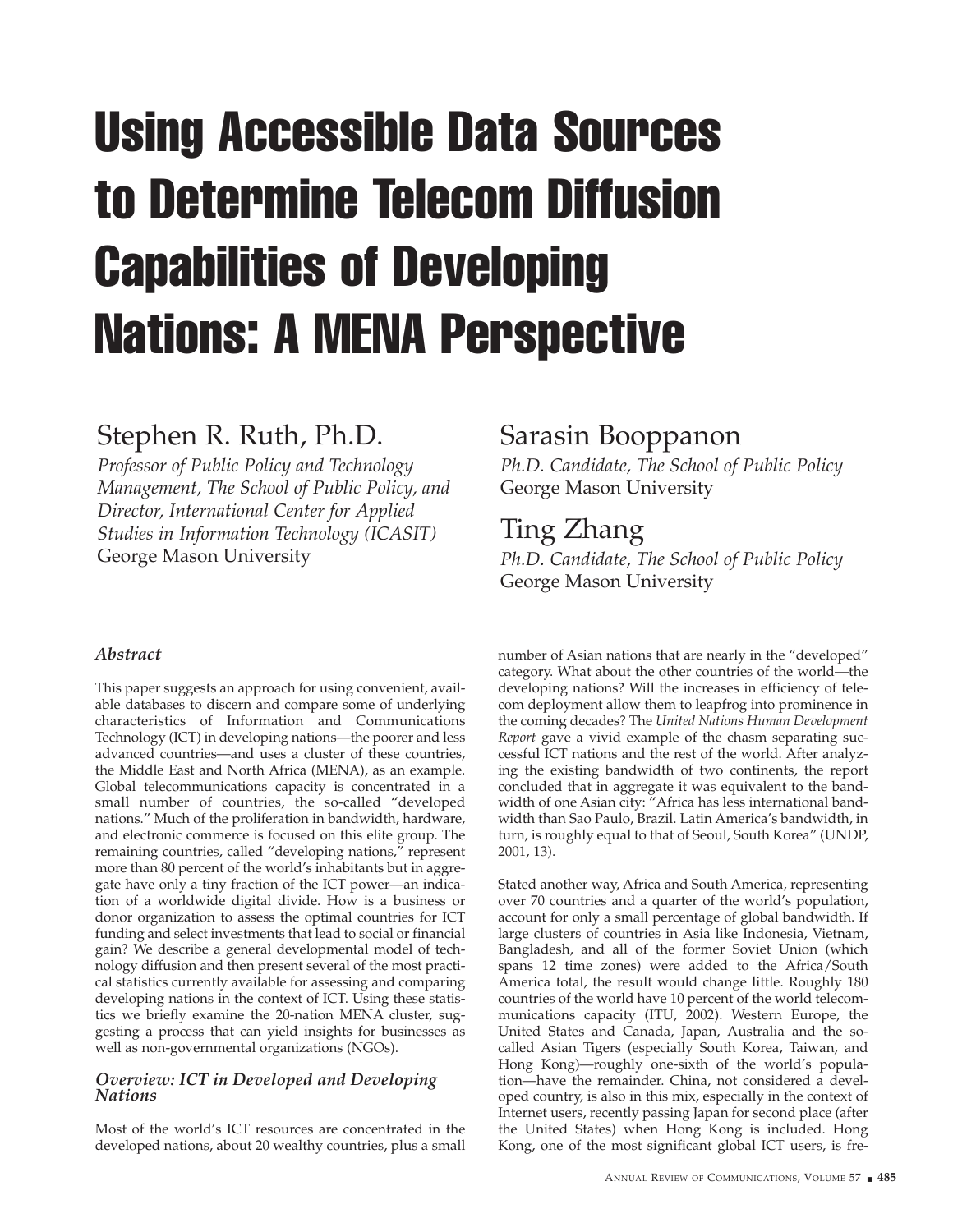quently classified separately from China in many indices, even though it is part of China.

It is possible to view the causes of this global inequality in the factor endowment terms of economics, or through other theoretical constructs, but we prefer an approach that delineates specific issues associated with digital inequality: like bandwidth, type of user login procedure (home, office, etc.), level of user skills, purpose (economic, social, political, etc.), social support, etc. (Di Maggio et al).

There would have to be major infusions of bandwidth over the coming years to reduce the disparity. A glance at the planned international connections over the coming years indicates that the current concentrations are likely to continue. *Figure 1* describes estimates of international bandwidth through 2005. While South America shows greater planned increases than Africa, the two continents can hardly be considered significant participants in global telecommunications. Which developing nations, then, are the emerging front-runners? How can they be singled out for investors' or donors' interest? Is it possible to use relatively simple and unobtrusive techniques to examine these questions on a regional or individual basis? We have found that the best way to begin to answer these questions is to select a cluster of contiguous countries and review their vital signs wealth, education, health, and well-being—in the context of ICT use.

#### *Technology-Diffusion Trajectories: S Curves Describing the ICT Development*

Before describing the indicators that can help delineate high and low achievers among developing nations it is helpful to take a macrolevel view of the adoption process for ICT applications. How do individual nations deploy new technology? From richest to poorest, each has a unique approach. Everett Rogers and others who study the diffusion of innovation have found that many applications like agriculture, education, transportation, and computing can be described by an S curve, characterized by slow initial progress, followed by a spurt of growth and ending with a moderate deceleration of the process (Rogers). The S curves for selected telecommunications technologies in the United States are shown in *Figure 2.* It depicts seven different trajectories, from more than a century of telephony diffusion to less than a decade for the Internet. There are three aspects of the S curve results that can be useful in the analysis of ICT projections for developing nations: initiation time, intensity of adoption, and the level of adoption.

The time of initiation is important because it gives a baseline for examining the pace of development. In the United States, for example, where the telephone was invented, the date of first use is earlier than for other nations. For a poor country, the date of initiation of telephone service could lag wealthy countries by 50 years or more. The intensity of initial adoption is also of interest. In some nations, the first years of use of a technology, like television in the late 1940s or cell phones in the first years of the  $21<sup>st</sup>$  century, is represented by a steep, almost vertical movement from no adoption to nearly complete absorption in a few years. The other developed nations are characterized by technology curves that look similar to the U.S. example, with differences reflecting national policies or economic fluctuations. World War II's aftermath delayed television adoption in Western Europe and Japan, but their S curves gradually followed an upward pattern. In France the nationwide use of Minitel, an Internet precursor, in the 1980s led to earlier acceleration in networking than in the United States.

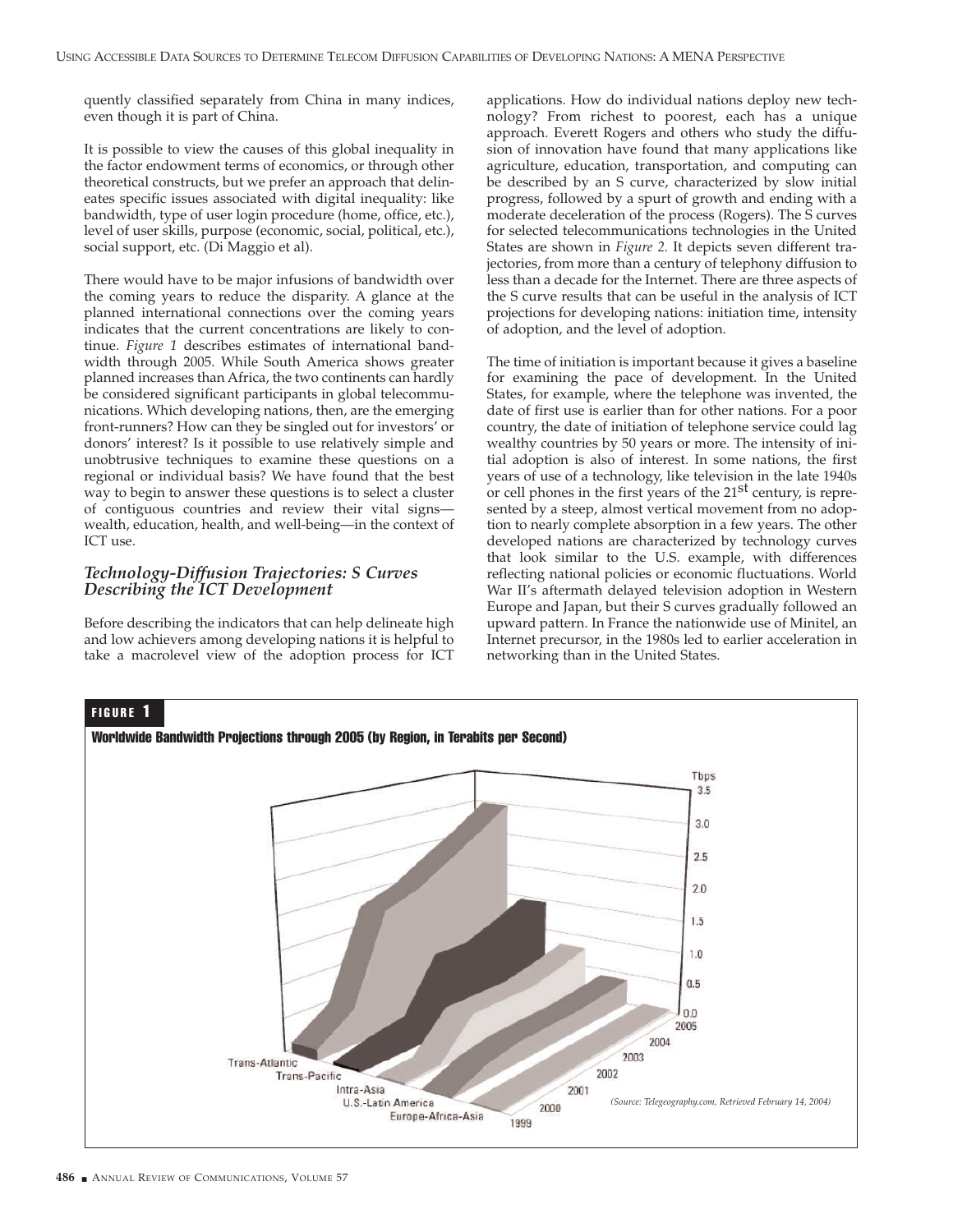

A third significant characteristic of telecom technology curves is the level of adoption—that is, the percentage of the population actually utilizing the technology over a time period. *Figure 2* shows adoption levels rising toward nearly 100 percent use in the United States, a characteristic shared with the developed nations. Most developing nations, by contrast, have relatively low utilization percentages. There are several notable exceptions to this in two Asian nations that are still considered to be in the "developing" category. South Korea leads the world in cell-phone use per capita, and China (including Hong Kong) has the second-highest number of Internet users in the world, ahead of Japan and behind only the United States. While China's penetration percentages are not at developed-nation levels, the Internet numbers are exceptional and considerably ahead of India, the only other country with a population of over a billion persons.

#### *Examples of Data on Total Users and Usage Ratios Maintained by the ITU*

Many of the statistics that are considered valuable to businesses, NGOs and multilateral agencies such as the World Bank and the United Nations Development Programme (UNDP) are simple totals or ratios of technology users to total users. Such numbers are widely available and have the advantage of being consistently compiled over a number of years. Returning to the earlier example, China is second only to the United States in total Internet users with 62 million. (The U.S. figure is 115 million, and Japan, in third place, has 57 million.) After adjustments for its large population, however, China is in the middle ranks, with 460 users per 10,000. The United States has 5,513 and Japan 4,488 users per 10,000, for comparison (ITU, 2002). Below we include examples of popular ITU totals and usage ratios with a brief description of the sources and depth of the data, plus a link to recent years' numbers. Descriptions below are summarized from the ITU's information site:

- Total Internet users (ITU) for 2000, 2001, 2002 and earlier. URLs for three years of data are provided below for time-series analysis. ITU calculates the estimated number of Internet users based on reported estimates, derivations based on reported Internet subscriber counts, or by multiplying the number of Internet hosts by a certain multiplier.
- Internet users per 10,000 inhabitants (ITU) for 2000, 2001, 2002. URLs for three years of data are provided below for time-series analysis. This contains the estimated number of Internet users divided by population of the country then multiplied by 10,000; this calculation normalizes the data value among larger and smaller populations for better comparisons.
- Total estimated PCs (k) (ITU) for 2000, 2001, 2002. URLs for three years of data are provided below for time-series analysis. This contains the estimated number (in thousands) of personal computers (PCs) from sales and import data. It does not account for PCs obtained by smuggling, gray market, or local assembly. It does not include game machines, electronic calculators or personal digital assistants.
- Estimated PCs per 10,000 inhabitants (ITU) for 2000, 2001, 2002. URLs for three years of data are provided below for time-series analysis. This contains the estimated number of Internet users divided by population of the country then multiplied by 10,000; this division normalizes the data value among larger and smaller populations for better comparisons.
- Telephone subscribers per 100 inhabitants (ITU) for 2000, 2001, 2002. URLs for three years of data are provided below for time-series analysis. This contains the estimated number of telephone subscribers (customers who are billed individually) divided by population of the country then multiplied by 100; this division nor-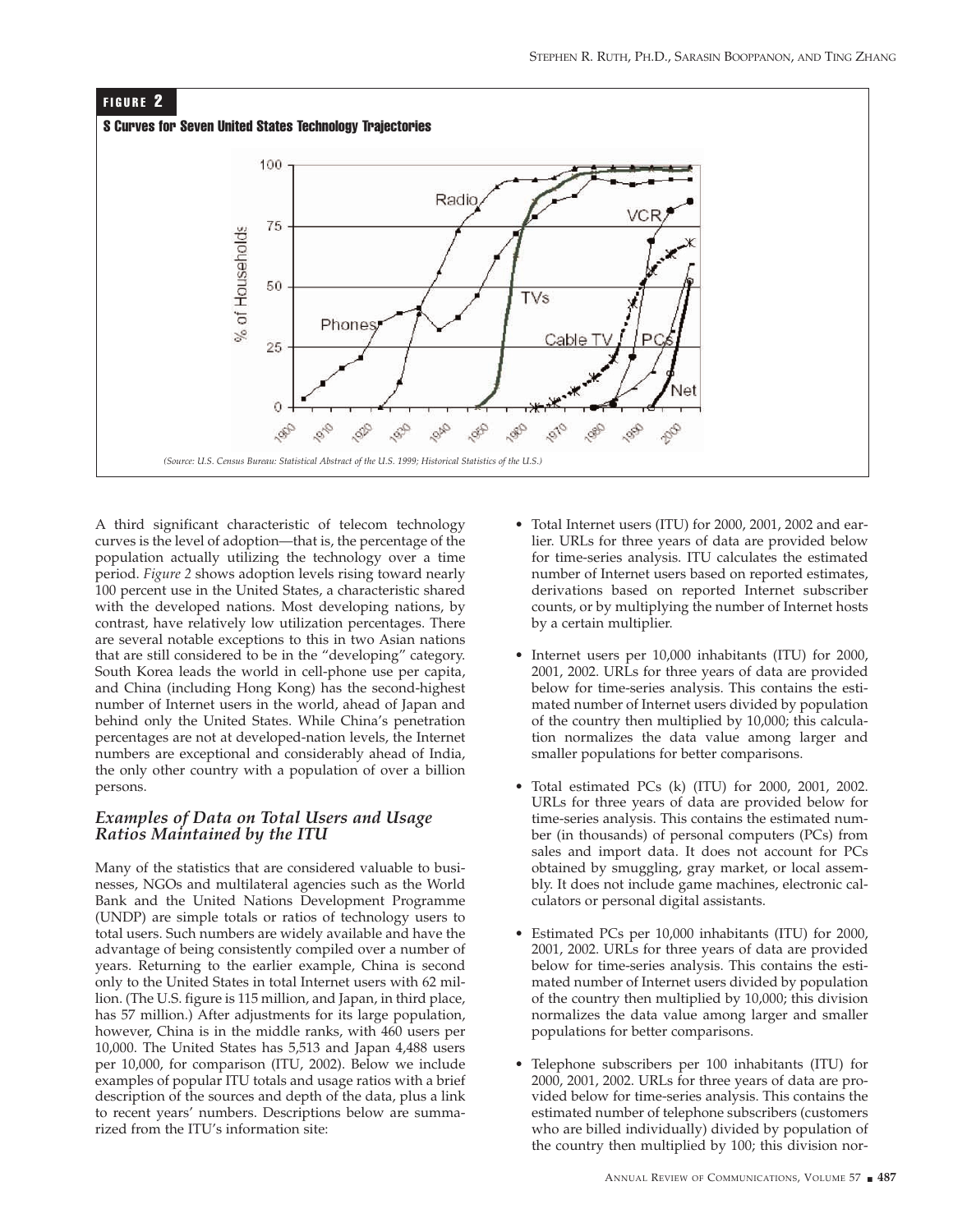malizes the data value among larger and smaller populations for better comparisons.

All of the above indicators for the years 2002, 2001, and 2000 can be found at the following sites:

- o 2002 http://www.itu.int/ITU-D/ict/statistics/ at\_glance/Internet02.pdf
- o 2001 http://www.itu.int/ITU-D/ict/statistics/ at\_glance/Internet01.pdf
- o 2000 http://www.itu.int/ITU-D/ict/statistics/ at\_glance/Internet00.pdf
- Cellular mobile subscribers per 100 inhabitants (ITU) for 2000, 2001, 2002. URLs for three years of data are provided below for time-series analysis. This contains the estimated number of cellular subscribers (customers who are billed individually) divided by population of the country then multiplied by 100; this division normalizes the data value among larger and smaller populations for better comparisons. Cellular technology includes analog, digital, and personal communications services (PCS), but does not include public mobile data services, private trunked mobile radio, telepoint, noncellular mobile, fixed cellular, and radiopaging services:
	- o 2002 http://www.itu.int/ITU-D/ict/statistics/ at\_glance/cellular02.pdf
	- o 2001 http://www.itu.int/ITU-D/ict/statistics/ at\_glance/cellular01.pdf
	- o 2000 http://www.itu.int/ITU-D/ict/statistics/ at\_glance/cellular00.pdf

# *Indices, Scores and Weighted Averages*

Just as the Dow Jones or Standard and Poor indices are able to suggest a central tendency of equities markets there are several indices that purport to be indicators of a nation's success in categories like ICT, electronic government, and many others.

- The ITU's digital access index (DAI) measures an individual user's ability to access and use ICT and combines a weighted mix of scores on infrastructure, affordability of access, educational level, quality of ICT services and Internet usage. DAI was formally introduced in November 2003 and currently providing 2002 data only.
	- o http://www.itu.int/newsarchive/press\_releases/ 2003/30.html
- E-government Index 2001 (UPAN) is derived from a country's official on-line presence, telecommunications infrastructure, and human development capacity. The index weighs conditions that enable a country to sustain an e-government environment. Countries identified have a high e-gov capacity score between 2.00–3.25, medium e-gov capacity score between 1.60–1.99, minimal e-gov capacity score between 1.00–1.59, and deficient e-gov capacity score below 1.00.
	- o http://www.unpan.org/egovernment2.asp#survey
- Freedom House assigns each country and territory the status of "free," "partly free," or "not free" by averaging the political rights freedom index and the civil liberties index ratings. Based on this average, countries and territories averaging between: 1–2.5 are free; 2–5.5 are partly free; and 5.5–7 are not free.
	- o http://www.freedomhouse.org/research/ freeworld/FHSCORES.xls
- The human development index (HDI) value (UNDP) is a composite index measuring average achievement in three basic dimensions of human development—a long and healthy life, knowledge, and a decent standard of living. HDI is based on the following measurable indicators: longevity, as measured by life expectancy at birth; educational attainment, as measured by a combination of adult literacy (two-thirds weight) and the combined primary, secondary, and tertiary enrollment ratio (one-third weight); and standard of living, as measured by real GDP per capita (PPP\$). The calculation methodology for HDI is available at the following site:
	- o http://hdr.undp.org/reports/global/2002/en/ indicator/excel/hdr\_2002\_table\_1\_15.zip

#### *E-Readiness Indices and Inventories*

Because of the growing importance of e-commerce, m-commerce, l-commerce, and other business and governmental uses of on-line applications, many systems have been developed to measure deployment results. A recent Massachusetts Institute of Technology study classified ereadiness assessment categories, models, and indices and found a large number of sources. A summary is provided in *Table 1.*

Two popular e-readiness comparisons are becoming more widely used and reported: the *Economist*'s rankings and a Harvard Center for International Development E-Readiness Index. Both include data from a variety of components that contribute to e-readiness. Unfortunately, many developing nations are omitted. The Harvard report covers 75 nations and the *Economist*'s covers only 60.

#### *E-Readiness Score (EIU Ebusiness Forum)*

The Economist Intelligence Unit (EUI)/Pyramid Research provides e-readiness ranking for 60 countries. EUI tallies scores across six categories: connectivity (30 percent), business environment (20 percent), e-commerce consumer and business adoption (20 percent), legal and regulatory environment (15 percent), supporting e-services (10 percent), social and cultural infrastructure (5 percent). Then they calculate a score based on weighted factors. The weighted factors allow researchers to take into account not only technology, but also social and cultural factors.

http://www.ebusinessforum.com/index.asp?layout=rich\_ story&doc\_id=367

#### *Network Readiness Index (CID, Harvard)*

This index is developed by Geoffrey S. Kirkman, Carlos A. Osorio, and Jeffrey D. Sachs of the Center for International Development (CID) at Harvard University. Networked readiness index is defined as "the degree to which a com-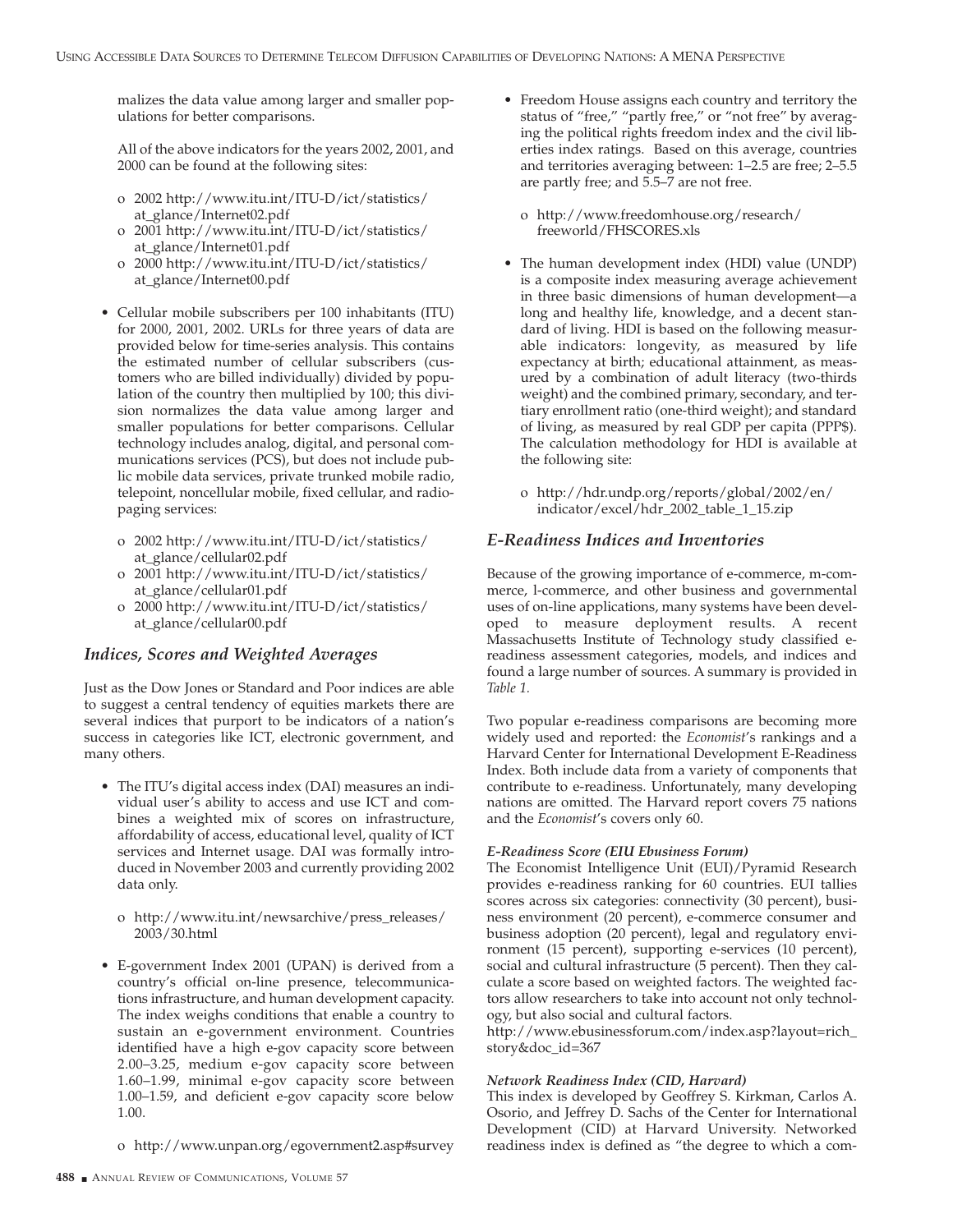#### TABLE 1

| Study                                                                            | Focus                                                                                  |  |  |  |
|----------------------------------------------------------------------------------|----------------------------------------------------------------------------------------|--|--|--|
| 1. APEC (Asia Pacific Economic Cooperation)                                      | E-Commerce Readiness                                                                   |  |  |  |
| 2. CIDIF (Centre International pour le<br>Dyelopment de l'Inforoute en Français) | Internet Service Market                                                                |  |  |  |
| 3. CSPP (Computer Systems Policy Project)                                        | <b>Existing Infrastructure</b>                                                         |  |  |  |
| 4. EIU (Economist Intelligence Unit)                                             | <b>E-Business Readiness</b>                                                            |  |  |  |
| 5. IDC                                                                           | Infrastructure                                                                         |  |  |  |
| 6. KAM (World Bank, Knowledge Assessment<br>Matrix)                              | K-Economy                                                                              |  |  |  |
| 7. MI (McConnell International)                                                  | Infrastructure. Digital Economy. Education and<br>Government                           |  |  |  |
| 8. MN (Metric Net)                                                               | E-Economy                                                                              |  |  |  |
| 9. MQ (Mosaic Group)                                                             | Internet                                                                               |  |  |  |
| 10. NRI (CID. Harvard)                                                           | Infrastructure, E-Society, Policies, Digital<br>Economy. Education and Government      |  |  |  |
| 11. CID (Center for International Development)                                   | Society                                                                                |  |  |  |
| 12. CIDCM (University of Maryland)                                               | Qualitative Assessment based on past performance<br>and current internet pervasiveness |  |  |  |
| 13. ITU (International Telecommunication Union)                                  | Telecom                                                                                |  |  |  |
| 14. Mosaic                                                                       | Economy Focus                                                                          |  |  |  |
| 15. SIDA (Swedish International Development<br>Cooperation Agency)               | Mainly SWOT analysis of a Nation                                                       |  |  |  |
| 16. USAID (US Agency for International<br>Development)                           | Access, Government, People                                                             |  |  |  |

#### Reports, Models, and Indices Concerning E-Readiness

munity is prepared to participate in the networked world." The Networked readiness index (NRI) is used to assess countries' capacity to exploit the opportunities offered by information and communication technology.

#### o http://www.cid.harvard.edu/cr/pdf/ gitrr2002\_ch02.pdf

#### *Using the Indicators to Discern ICT "Haves" and "Have Nots": The MENA Case*

As an example of using some of the statistics just described we present a specific case. The region selected is the Middle East and Northern Africa (MENA) group, which has a full range of government forms, from dictatorship to democracy; of population, from a few hundred thousand inhabitants to more than sixty million; and of economic health, from desperately poor to extremely wealthy. We examine some of the ICT and other characteristics of the MENA nations in order to suggest a template, or model, for similar reviews in other countries. MENA nations are relatively homogeneous in the context of their location, history, climate, religion, and cultural traditions. Israel is an exception to this homogeneity, but is an important component, because it leads the others in many telecommunications categories.

MENA nations are listed in *Table 2* along with applicable statistics from various world databases delineated above. MENA countries include kingdoms, emirates, republics, and one democracy Israel. We also include United States and France as well as China and Turkey in the list because they offer contrasts and comparisons that are helpful. China has the world's second largest number of Internet subscribers (because of Hong Kong's high ICT capability) and Turkey is the only large democracy contiguous to the MENA region.

The largest of the MENA nations in terms of population Egypt has more than 60 million inhabitants while the smaller countries like Bahrain, Qatar, and Oman have a few million or fewer. Egypt's ICT numbers are surprisingly low, considering the variety of initiatives that have been attempted there (Burkhart and Older, 17). In eco-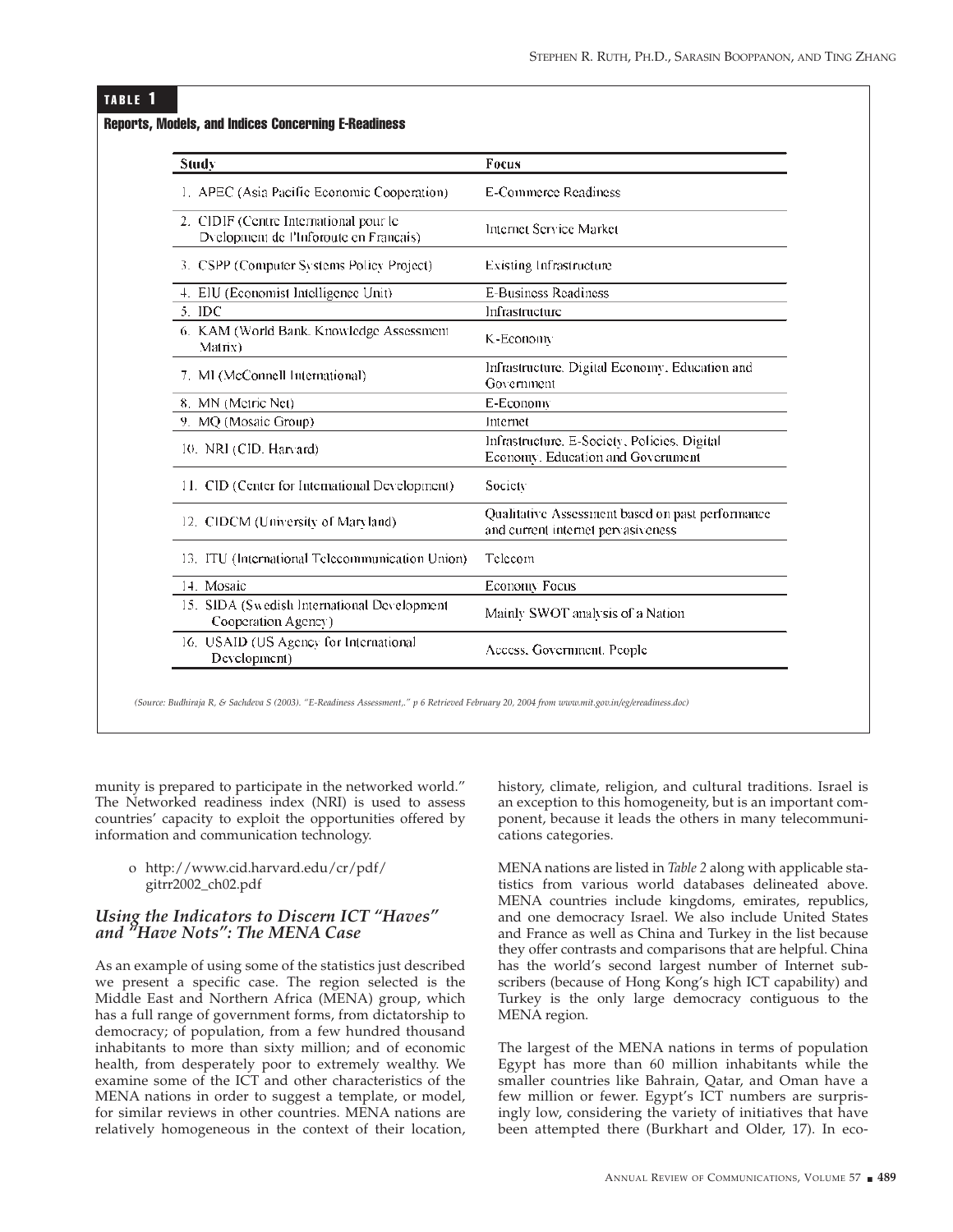# TABLE 2

#### MENA Data (with the United States, France, Turkey, and China Added)

| List of<br>Countries | Number of<br>Inhabitants<br>2002<br>(million) | GDP<br>per<br>capita<br>(PPP)<br>USS)<br>2002<br>est. | Internet<br>Users per<br>10.000<br>Inhabitants<br>2002 | Telephone<br>Subscribers.<br>$pcr$ 100<br>Inhabitants<br>2002 | Cellular<br>Mobile<br>Subscribers<br>per 100<br>Inhabitants<br>2002 | Digital<br>Access<br>Index<br>2002.<br>(Rank) | Freedom Index<br>2003<br>(PR,CL,Status) |
|----------------------|-----------------------------------------------|-------------------------------------------------------|--------------------------------------------------------|---------------------------------------------------------------|---------------------------------------------------------------------|-----------------------------------------------|-----------------------------------------|
|                      |                                               |                                                       |                                                        |                                                               |                                                                     | .37                                           |                                         |
| Algeria              | 31.29                                         | 5.400                                                 | 159.78                                                 | 6.42                                                          | 0.96                                                                | (110)                                         | $6.5$ .NI $\cdot$                       |
| Bahrain              | 0.67                                          | 15,100                                                | 2.474.66                                               | 84.64                                                         | 58.33                                                               | .58(38)                                       | 5.5.PF                                  |
| Egypt                | 65.64                                         | 4.000                                                 | 92.95                                                  | 14.69                                                         | 6.72                                                                | (40(98))                                      | $6.6.$ NF                               |
| <b>Iran</b>          | 65.55                                         | 6,800                                                 | 155.57                                                 | 20.10                                                         | 3.23                                                                | .43(87)                                       | 6.6.NF                                  |
| Iraq                 |                                               | 2.400                                                 | ---                                                    | $\overline{a}$                                                |                                                                     | $\cdots$                                      | 7.5.NF                                  |
| <b>Israel</b>        | 6.64                                          | 19.500                                                | 3.014.05                                               | 142.17                                                        | 95.45                                                               | .70(25)                                       | 1.3.1                                   |
| Jordan               | 5.33                                          | 4,300                                                 | 451.56                                                 | 29,60                                                         | 16.71                                                               | .45(80)                                       | 5.5.14                                  |
| Kuwait               | 2.36                                          | 17,500                                                | 879.13                                                 | 59.36                                                         | 38.59                                                               | .51(60)                                       | 4.5.PF                                  |
| Lebanon              | 3.42                                          | $+800$                                                | 1,171.30                                               | 42.58                                                         | 22.70                                                               | .48(67)                                       | 6,5.NF                                  |
| Libya                | 5.55                                          | 6,200                                                 | 35.84                                                  | 11.83                                                         | 0.90                                                                | .42 (93)<br>.33                               | 7.7.NF                                  |
| Morocco              | 29.64                                         | 3,900                                                 | 168.67                                                 | 24.71                                                         | 20.91                                                               | (118)                                         | 5.5.PF                                  |
| Oman                 | 2.71                                          | 8.300                                                 | 457.49                                                 | 21.34                                                         | 12.37                                                               | .43 (91)<br>.38                               | 6.5.NF                                  |
| Palestine            | 3.46                                          | $\sim$                                                | 231.55                                                 | 17.90                                                         | 9.26                                                                | (105)                                         | $-\cdots$                               |
| Qatar                | 0.61                                          | 20,100                                                | 827.87                                                 | 72.66                                                         | 43.72                                                               | .55(48)                                       | $6.6.$ NI $\cdot$                       |
| Saudi Arabia         | 23.06                                         | 11,400                                                | 693.84                                                 | 25.81                                                         | 11.33                                                               | .44(82)<br>.28                                | 7.7.NF                                  |
| Syria                | 17.04                                         | 3,700                                                 | 36.12                                                  | 11.50                                                         | 1.20                                                                | (126)                                         | 7.7.NF                                  |
| Tunisia              | 9.81                                          | 6,800                                                 | 516.81                                                 | 14.90                                                         | 4.01                                                                | .41(95)                                       | 6.5.NF                                  |
| <b>UAE</b>           | 3.2                                           | 22,100                                                | 3,673.80                                               | 110.05                                                        | 75.88                                                               | .64(34)<br>.18                                | $6.6.$ NI $\cdot$                       |
| Yemen                | 19.39                                         | 800                                                   | 9.01                                                   | 3.05                                                          | 0.81                                                                | (139)                                         | 5.5.14                                  |
| <b>United States</b> | 288.37                                        | 36.300                                                | 5.513.77                                               | 114.70                                                        | 48.81                                                               | .78(11)                                       | LLF                                     |
| China                | 1.284.53                                      | $+700$                                                | 460.09                                                 | 32.78                                                         | 16.09                                                               | $-43(8+)$                                     | $7.6.$ NF                               |
| France               | 59.64                                         | 26,000                                                | 3.138.32                                               | 121.59                                                        | 64.70                                                               | .72(23)                                       | LLE                                     |
| Turkey               | 67.27                                         | 7.300                                                 | 728.39                                                 | 62.86                                                         | 10.92                                                               | .48 (70)                                      | 3.4.14                                  |

#### **Notes:**

2. The data in column 3 are from CIA (2003). The World Factbook 2003, Retrieved February 15, 2004 from http://www.cia.gov/cia/publications/factbook/rankorder/2004rank.html

3. The data in column 6 are from International Telecommunication Union (2003). Mobile cellular subscribers per 100 people. Retrieved February 15, 2004 from http://www.itu.int/ITU-D/ict/statistics/at\_glance/cellular02.pdf

4. The data in column 7 are from International Telecommunication Union (2003). Retrieved February 15, 2004 from http://www.itu.int/ITU-D/ict/publications/wtdr\_03/material/DAI.pdf

5. The data in column 8 are from Freedom House (2004). Freedom in the World 2003. Retrieved February 28, 2004 from http://www.freedomhouse.org/ratings/allscore04.xls Designations: NF, Not free; PF, Partly Free; F, Free.

nomic terms MENA nations are mostly poor by OECD standards, but the United Arab Emirates (UAE), Qatar, and Israel show economic and technical statistics on a par with developed nations, and several other smaller MENA countries are also close to this level. Cell phone–utilization percentages in Israel, Bahrain, UAE, Kuwait, and Qatar in aggregate exceed those of the United States and France. Israel's cell phone–penetration rate is nine times that of Saudi Arabia, the world's leader in oil production.

Egypt's Internet penetration is third from last, ahead of only Syria and Yemen. In aggregate terms, Greg Lamotte has noted that the Arab world has approximately one person per hundred connected to the Internet (Lamotte). The MENA statistics clearly show a digital divide between large nations that are ICT have-nots and about a half dozen small nations that are in the main stream of technology utilization.

<sup>1.</sup> The data in columns 2, 4, 5 and 6 are from International Telecommunication Union (2003). Basic indicators. Retrieved February 15, 2004 from http://www.itu.int/ITU-D/ict/statistics/at\_glance/basic02.pdf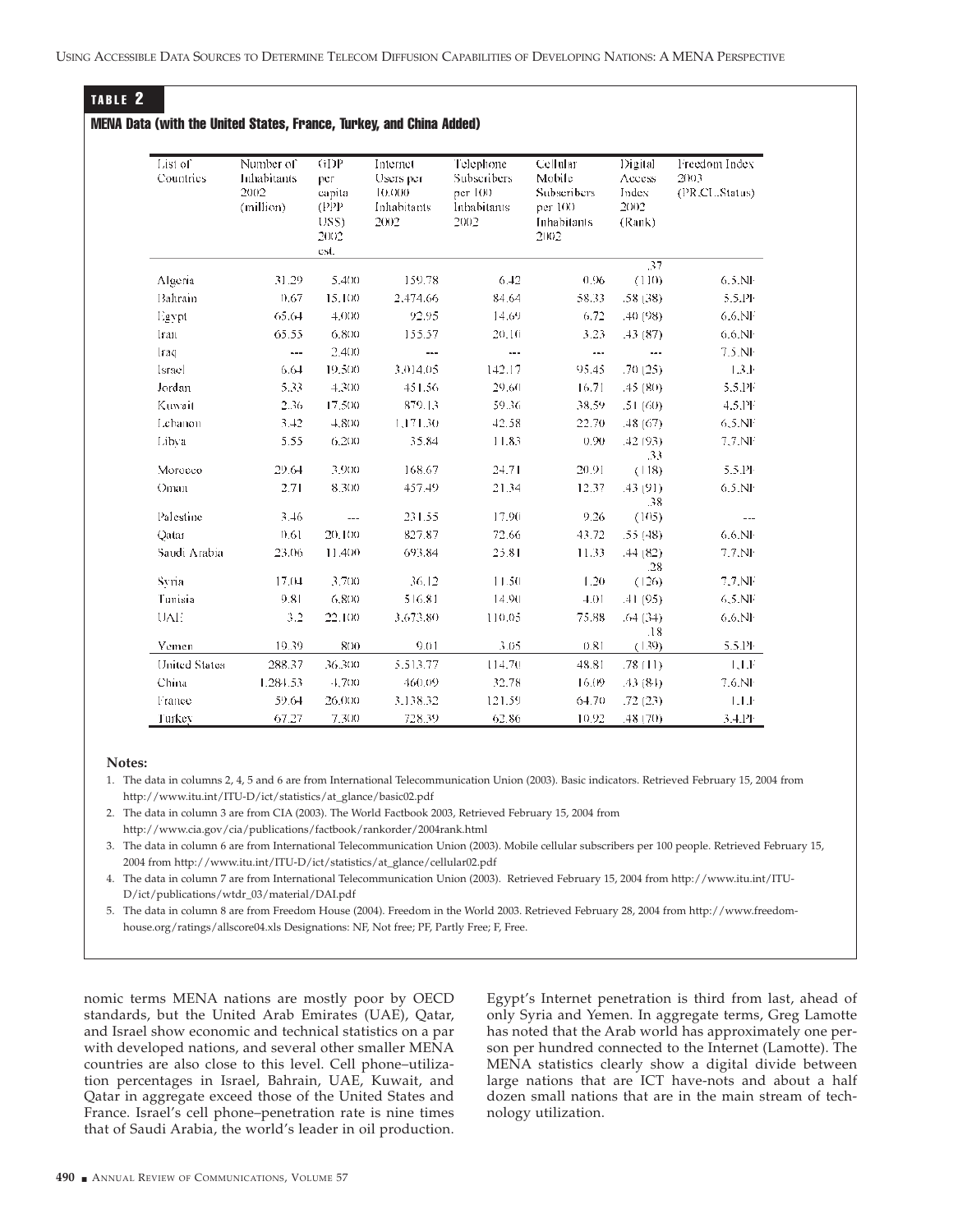

# *ITU's Digital Access Index as a Capacity Indicator*

The ITU's newly formulated DAI is a very helpful starting point. DAI measures an individual user's ability to access and use ICT and combines a weighted mix of scores on infrastructure, affordability of access, educational level, quality of ICT services and Internet usage (ITU, 2003). The DAI separates scores into three rankings. In the first level, only one MENA country Israel qualifies. All but two of the MENA nations are in ITU's middle interval, which covers DAI scores between .30 and .69. The lowest tier, which includes scores below .30, includes Syria and Yemen. DAI scores between .55 and .85 place a country in the top 50 rank, which includes North America, Western Europe, the so-called Asian Tigers (South Korea, Singapore, Taiwan, and Hong Kong), Japan, and Australia.

Looking at the only MENA nations that fall in the top-50 category —Israel, UAE, Bahrain, Qatar, and Kuwait—there are several common characteristics. These countries lead the MENA nations in GDP per capita, telephones and cell phones per capita and Internet users. They also have relatively small populations, compared to many of the other MENA countries. Among the five DAI leaders, only Israel does not have major oil revenues. It is interesting that Saudi Arabia, the world's leader in oil production, is not near the top in DAI rankings or any of the other variables shown in *Table 2.*

# *Another Comparison of MENA Countries: Internet Users and DAI vs. Wealth*

National wealth has been found to be a good predictor for ICT diffusion and it would be expected that this relationship would hold for MENA nations (Norris, 77). *Figure 3* describes the comparisons based on per capita GDP and Internet host sites statistics. Internet host sites is a statistic frequently used in comparisons of this type, ahead of others which may seem more appropriate, like total Internet users. The Human Development Index, described earlier, uses host sites as its primary input to describe technology (*Human Development Report 2003*). *Figure 4* shows the DAI rankings, a possible proxy for ICT wealth, regressed with Internet usage, with relatively similar results.

The DAI and GDP comparisons with Internet host sites appear unremarkable. It would be expected that a wealthy nation would have more ICT capacity per capita. It will be interesting to follow the rankings and observe shifts in leaders as criteria are varied. If the results change little across many variables, the status and position of countries with respect to longer term ICT development becomes clearer.

Do Individual Freedom and Freedom of the Press Relate to ICT Diffusion?

Earlier we described the Freedom House indices, a respected scoring system that attempts to rank nations according to the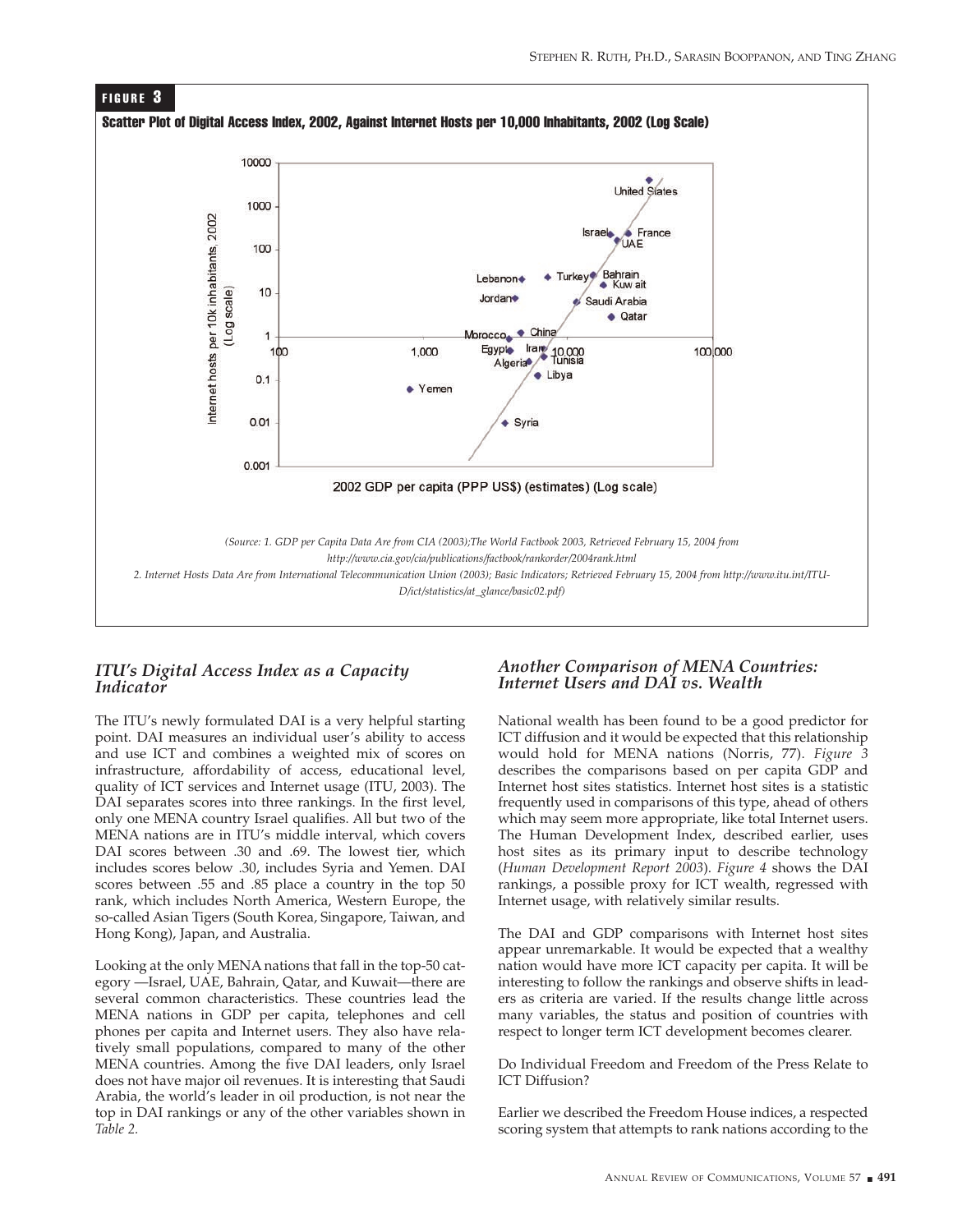

relative openness and freedom of their governments. Because of the importance of open telecom policy in the diffusion of ICT improvements in developed nations, it would seem reasonable that the Freedom Index would predict telecom and ICT diffusion. *Table 2* showed that only one MENA nation is categorized free (Israel), two as partly free (Jordan and Morocco), and the remaining 17 countries not free. Will these differences in governmental control affect ICT development? *Figure 5* regresses press freedom scores with Internet host sites. The result shows a moderately discernable relationship between the two variables, but with significant outliers like UAE, Morocco, and Syria. Israel, the only MENA nation listed as free, is in a category with France and the US, considerably ahead of the other MENA nations in this analysis.

#### *The Human Development Index (HDI) as a Predictor for ICT Diffusion*

Any search for variables that explain Internet diffusion in MENA nations should include the United Nations Development Programme's (UNDP) HDI. This indicator is often used in multisector studies as an indicator of wellbeing and includes proxies for education, health, technology, and wealth. Unlike some of the widely used technology indicators available from the ITU and other sources, the HDI data have been stable and comparable for many years. Does HDI predict ICT success? It would seem that because the highest-scoring nations on HDI are generally the wealthiest, ICT indicators in MENA nations would be related to HDI in a way similar to DAI or GDP per capita. *Figure 6*

shows a tightly packed, apparently significant, relationship between HDI and Internet users. As in many of the previous comparisons, Israel, UAE, Bahrain, Qatar, and Kuwait are the leaders

#### *Knowledge Diffusion*

An emerging method for assessing businesses and nations is the application of knowledge management (KM) approaches. KM is concerned with the process of diffusion of knowledge, so the various KM indicators attempt to present organizations in the context of willingness to seek new approaches, to share existing information, to search beyond traditional information boundaries, etc. A recent global KM assessment is shown in *Figure 7.* The majority of MENA countries are in the lower levels of the classification, with the exception of Israel and Kuwait.

#### *Other Sources and Predictors*

*Table 3* is a list of other possible predictor variables that are available from open sources. Each of the variables could be employed as part of the assessment strategy, depending on the needs of the organization. An NGO would perhaps be interested in various health and education indicators; a business considering telecom regulatory history; a multilateral in a cluster of the variables. There are also numerous fee-based services that can offer ICT–specific analysis. For aggregate data Telegeography.com offers a wide range of tailored data summaries from individual national information to global projections of fiber deployment. In the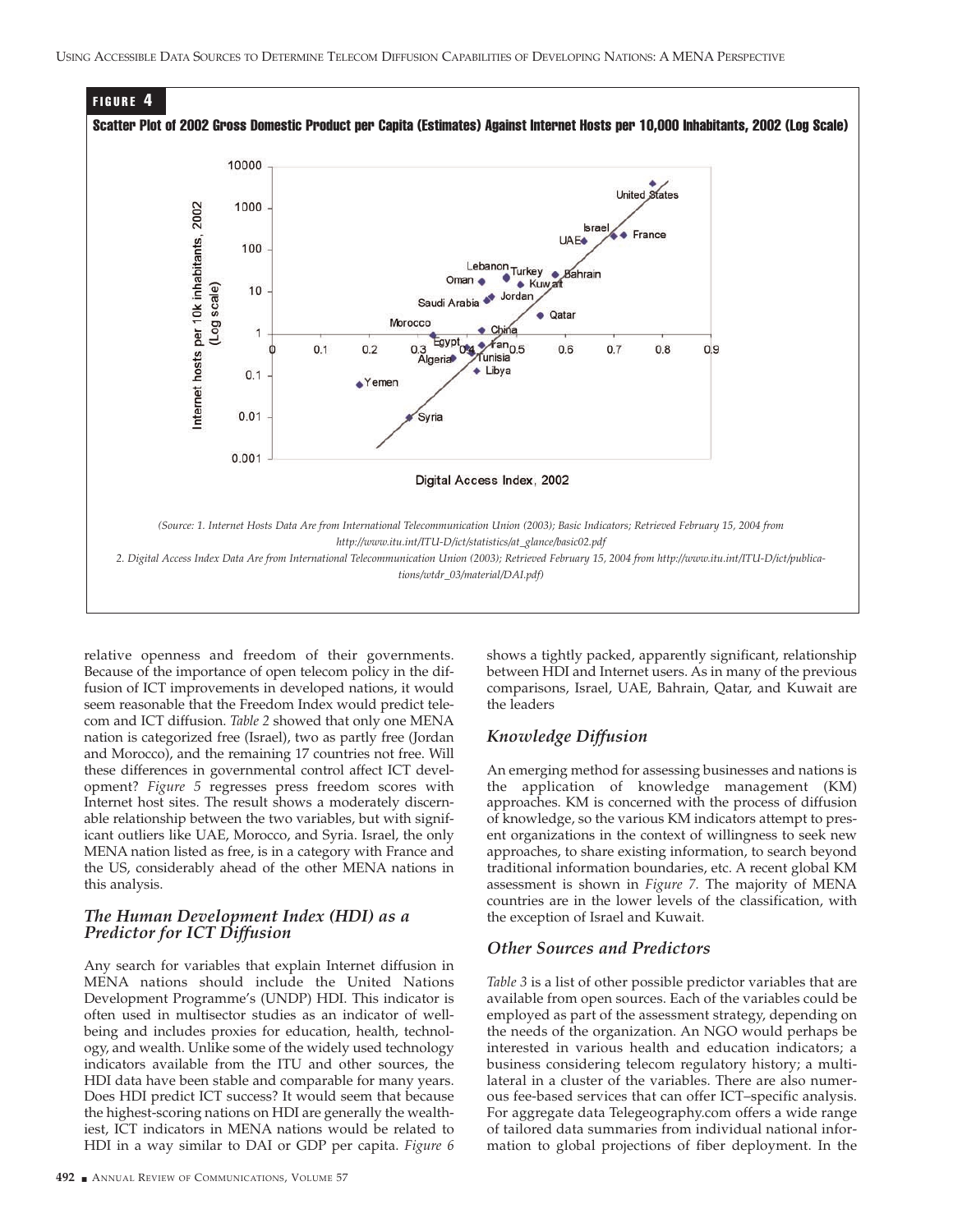

#### FIGURE 6

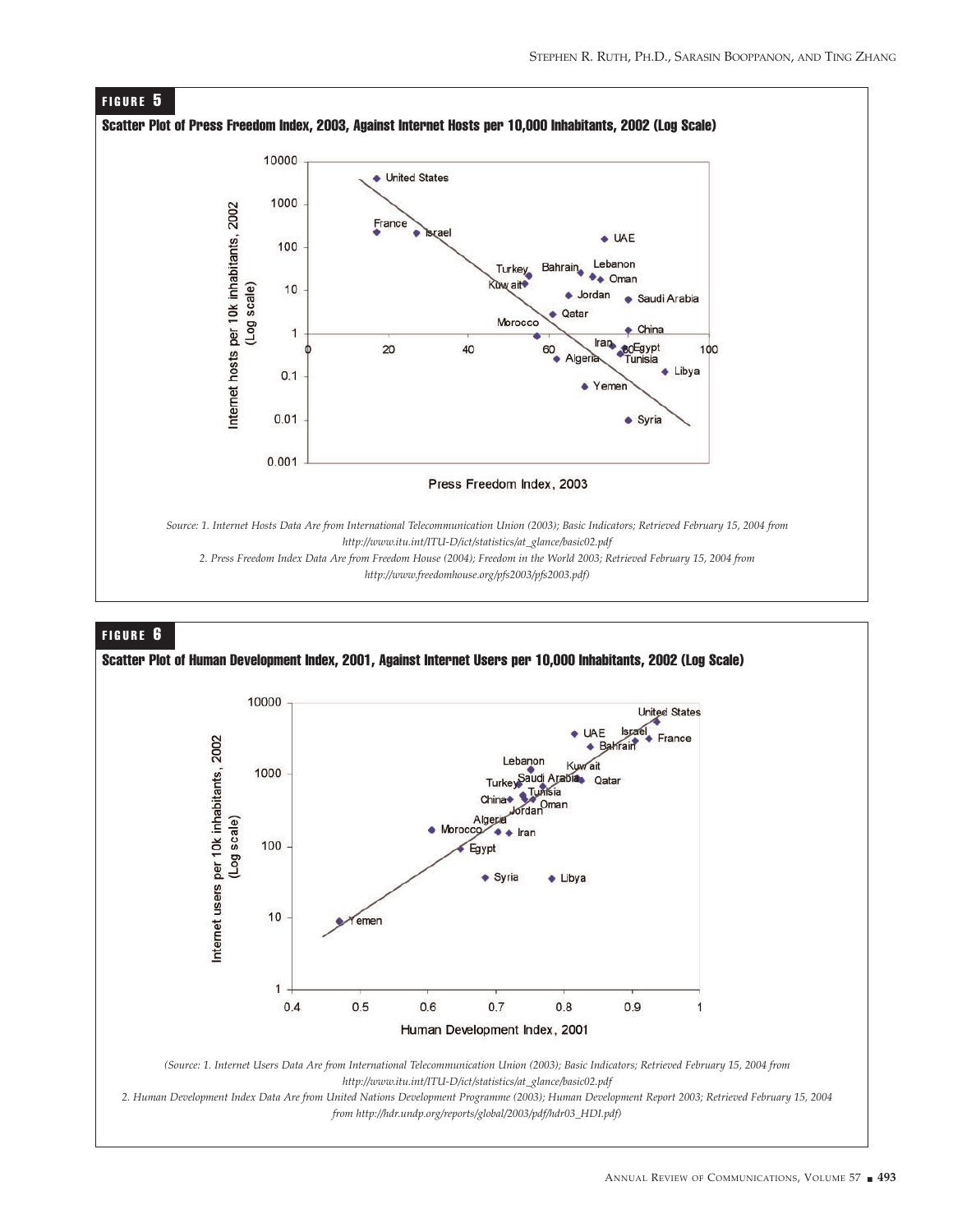

# TABLE 3

## Examples of Additional Data Types and Sources

#### **Examples of Additional Data Types and Sources**

Total Domains (TeleGeography, Inc)

Total Internet Bandwidth (Mbps) (TeleGeography, Inc)

Bit-Minute Index (TeleGeography, Inc).

Average Monthly Cost for 20 Hours of Internet Access (CID, Harvard).

R&D Expenditure as % of GNP (UNDP)

Telecommunication Investment with Private Participation (\$ M-World Bank)

- Adult Literacy Rate (UNDP)
- Education Index (UNDP)

Mean Years of Schooling (age 15 and above-UNDP)

Piracy Rate (CID, Harvard)

Gender-related Development Index (GDI) Value (UNDP)

Seats in parliament held by women (as % of total-IPU)